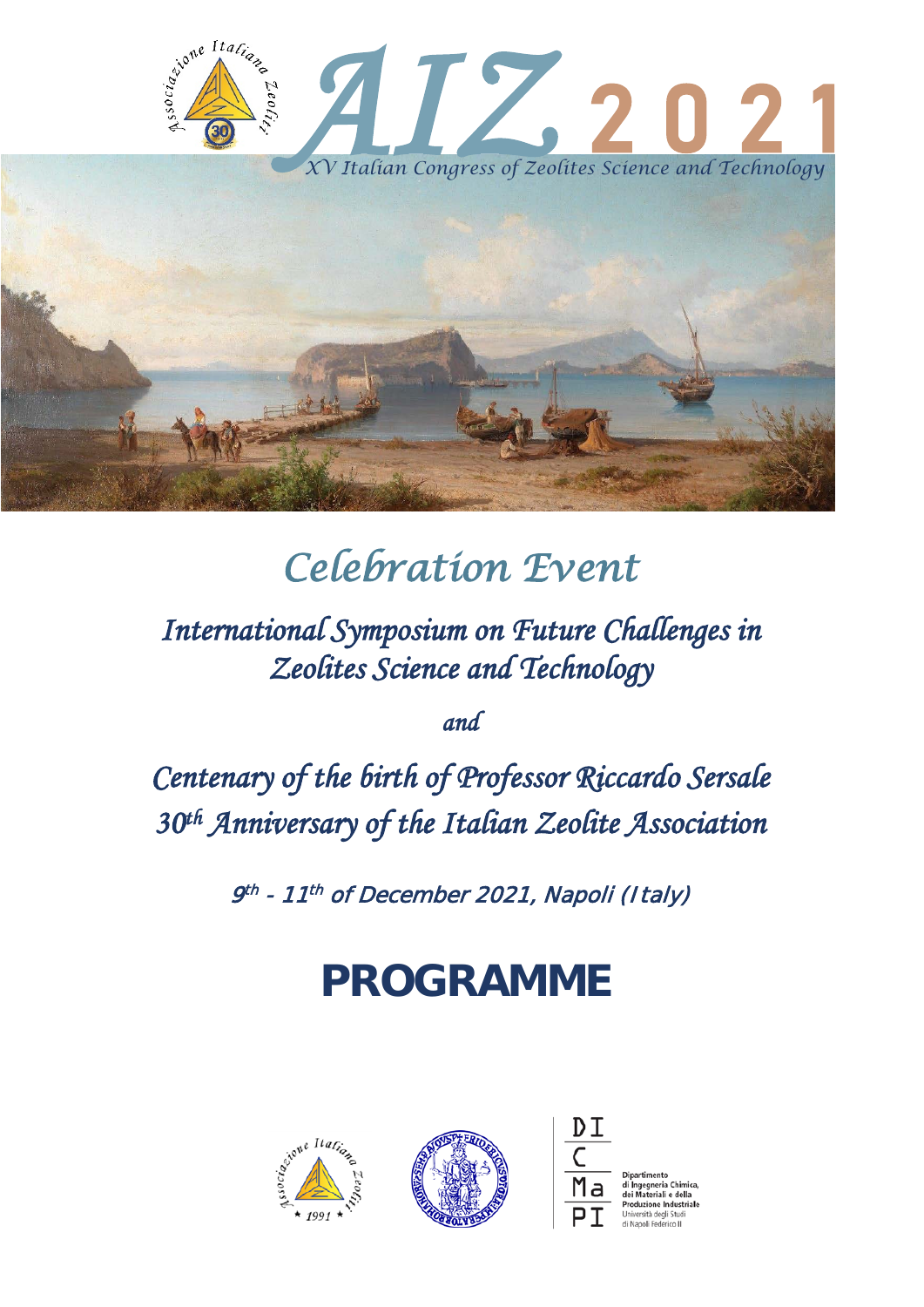### *Welcome*

*The Italian Zeolite Association (AIZ) and the University of Napoli Federico II are pleased to welcome the participants of the XV Italian Congress of Zeolites Science and Technology (AIZ 2021) which will include the International Symposium on Future Challenges in Zeolites Science and Technology the joint Celebration of the Centenary of the birth of Professor Riccardo Sersale and the 30th Anniversary of the Italian Zeolite.*

*We believe the event will represent an excellent way to promote knowledge and to share and discuss the recent progresses and future trends in the science and technology of zeolite and related materials but it will also be a good opportunity to visit Napoli and other beautiful places of Campania Region.*

*Have a nice conference and enjoy your stay in Napoli!*

*Napoli, 9th of December 2021*

*The Organizing Committee of AIZ 2021*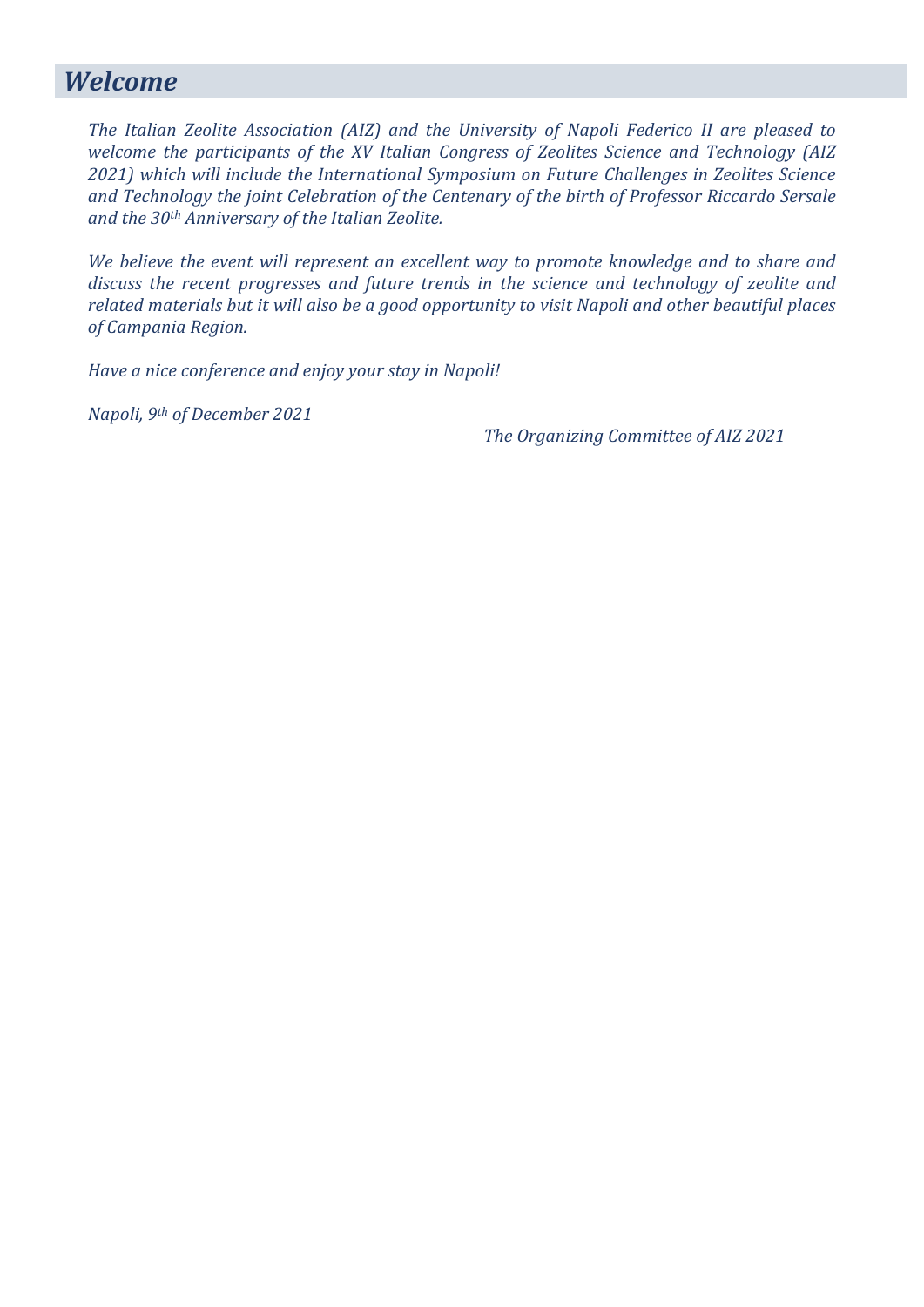### *Committees*

#### *Committee of Honor*

*(AIZ Founders and Former Presidents) Carmine Colella (President Emeritus of the AIZ) Rosario Aiello Maurizio de' Gennaro Paolo Ciambelli Aldo Gamba Roberto Millini Girolamo Giordano Giuseppe Cruciani*

#### *Scientific Committee*

*(AIZ Board) Domenico Caputo (President) Paola Lanzafame (Secretary-Treasurer) Paolo Lotti Raffaele Pirone Stefano Zanardi* 

#### *Local Organizing Committee*

*Domenico Caputo (Chair) Paolo Aprea Bruno De Gennaro Fabio Iucolano Barbara Liguori Ottavio Marino*

#### *Secretariat*

*Paola Desidery Assunta Campanile Enrica Luzzi Antonio Peluso Phone: +39 (0)81 768 2392 Fax: +39 (0)81 768 2394 E-mail: [aiz2021congress@gmail.com](mailto:aiz2021congress@gmail.com)*

#### *Graphic Project*

*O'Bone – A Drimer of Pictures / Visual Arts* 

#### *Web Design and Mastering Francesco Fimiani*

### *Invited Speakers*

*Martin Hartmann, President of the IZA, Svetlana Mintova, President of the FEZA Giuseppe Bellussi, Former Eni R&D Senior Vice-President Mario Collepardi, ENCO – Engineering Concrete*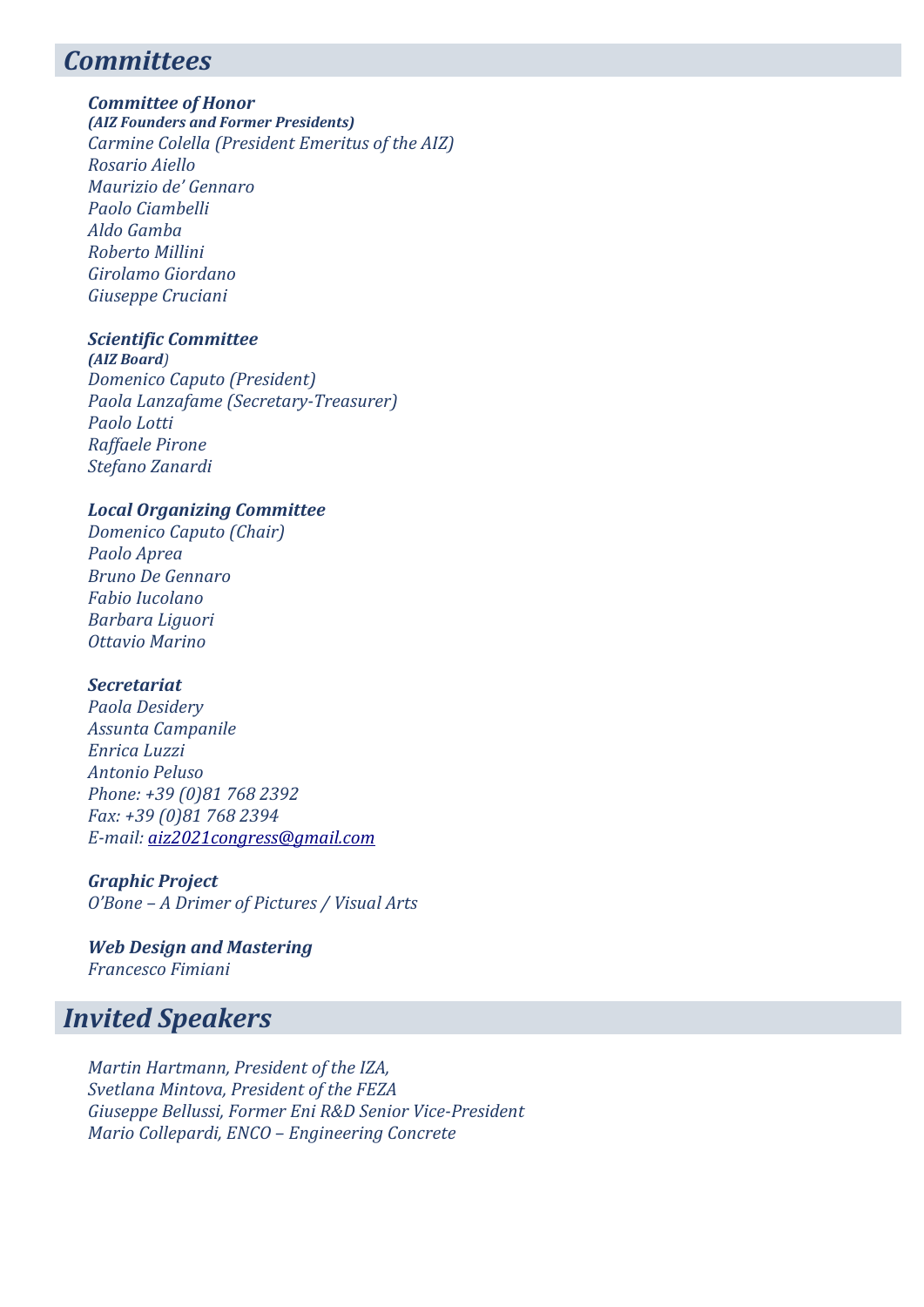### *General Information*

#### *Conference Venue*

*Università degli Studi di Napoli Federico II – Sede di Ingegneria Piazzale V. Tecchio 80 – 80125 Fuorigrotta, Napoli*

#### *Registration Desk*

*Registration Desks will be located at Aula Magna (first floor) at Università degli Studi di Napoli Federico II The Registration Desk will be open as follow: Thursday, December 9th, from h. 13:30 to h. 16:00*

#### *Registration Fees:*

| <b>Full Delegate</b> | $\epsilon$ 130 |
|----------------------|----------------|
| <b>Student</b>       | $\epsilon$ 80  |
| Accompanying person  | $\epsilon$ 40  |

#### *Regular participant and student fee includes:*

- *- welcome reception*
- *- coffee breaks*
- *- light lunch*
- *- social dinner at "Trattoria dell'Oca", Via Santa Teresa a Chiaia, Napoli*
- *- transfer from conference venue to "Trattoria dell'Oca" and return*
- *- access to the plenary session*
- *- book of summaries*
- *- delegate's kit*
- *- visit to the Real Museo di Mineralogia dell'Università di Napoli Federico II, Via Mezzocannone*
- *8, Napoli*
- *- transfer from conference venue to Real Museo di Mineralogia*

#### *Accompanying person fee includes:*

- *- welcome reception*
- *- coffee breaks*
- *- social dinner at "Trattoria dell'Oca", Via Santa Teresa a Chiaia, Napoli*
- *- transfer from conference venue to "Trattoria dell'Oca" and return*
- *- visit to the Real Museo di Mineralogia dell'Università di Napoli Federico II, Via Mezzocannone 8, Napoli*
- *- transfer from conference venue to Real Museo di Mineralogia*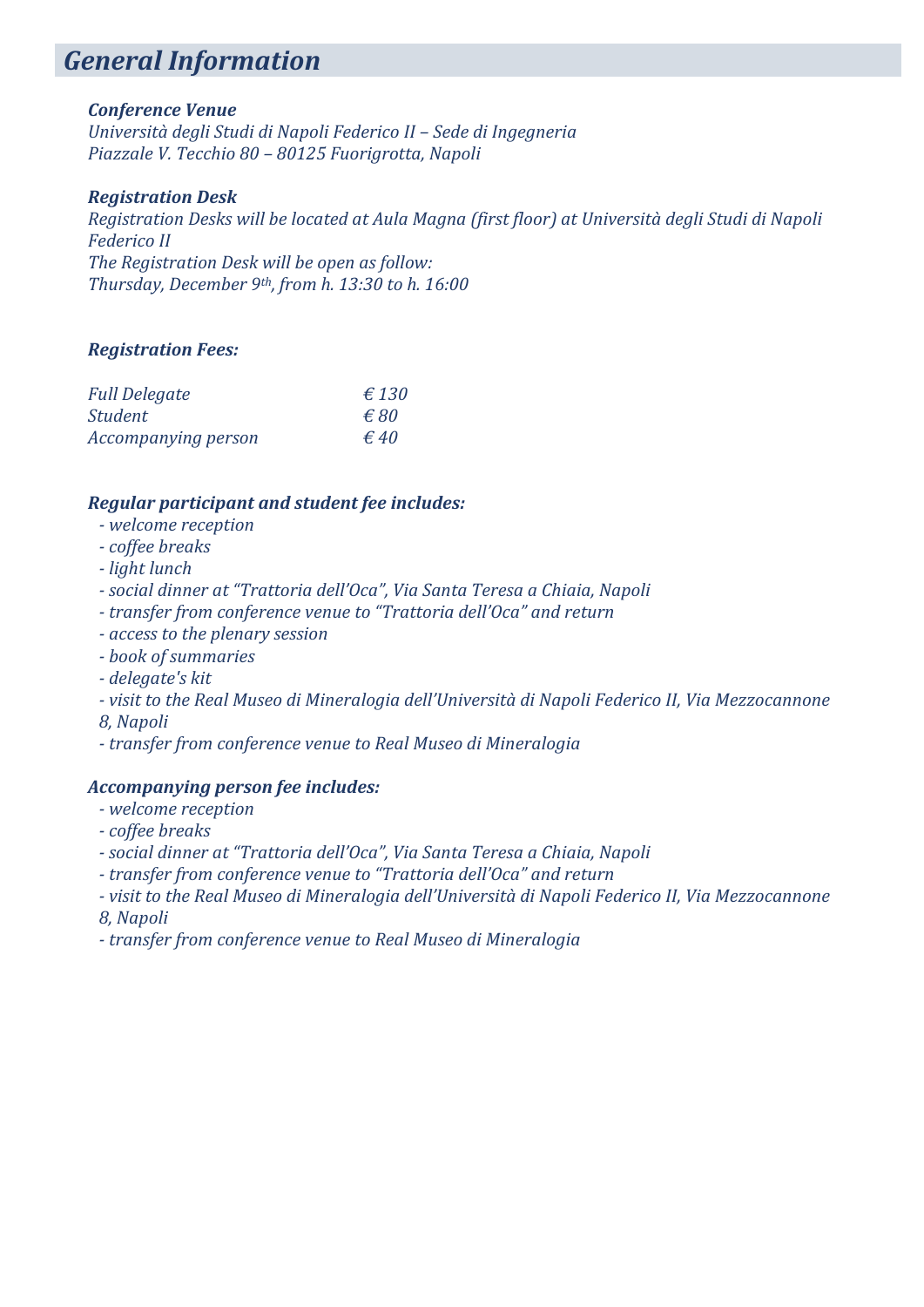### *Instructions for Contributors*

#### *Time for Oral Presentations*

*Depending on your contribution, different times will be allocated for your lecture:*

- *- Plenary Lecture (PL): 35 min + 5 min questions*
- *- Oral (O): 12 min + 3 min questions*
- *- Short Oral (SO): 10 min*

*The chairman will advise the lecturer 5 minutes (for plenary) or 3 minutes (for orals and short orals) before the end of the available time (excluding the question time) and will stop the presentation in any case when the time will exceed the maximum available (question time included).*

#### *Slides Preparation*

*Please prepare your oral presentation using Microsoft Office PowerPoint software. Save your presentation in a pptx file.*

*All contributions will be presented using our PCs, so ensure to bring your pptx file on a USB stick to the Conference Room before the beginning of your session, to copy it on the PC and to check if everything works fine.*

#### *Poster Presentation*

*Authors should guarantee their presence at the poster during the session. Please refer to the "Posters" Section of this document for the board assigned to your poster. See also the map of posters number.*

*The Poster Session will open, Friday, December 10th from h. 10.45. The dimensions of the poster should not exceed 80 cm (width) x 120 cm (height).*



*Please, use big enough text and illustrations to be read easily from a 2 meter distance. Double-sided tape to hang your poster will be supplied.*

### *Coffee Breaks and Light Lunches*

*Coffee breaks and light lunch will be served at buffets located at the Conference room*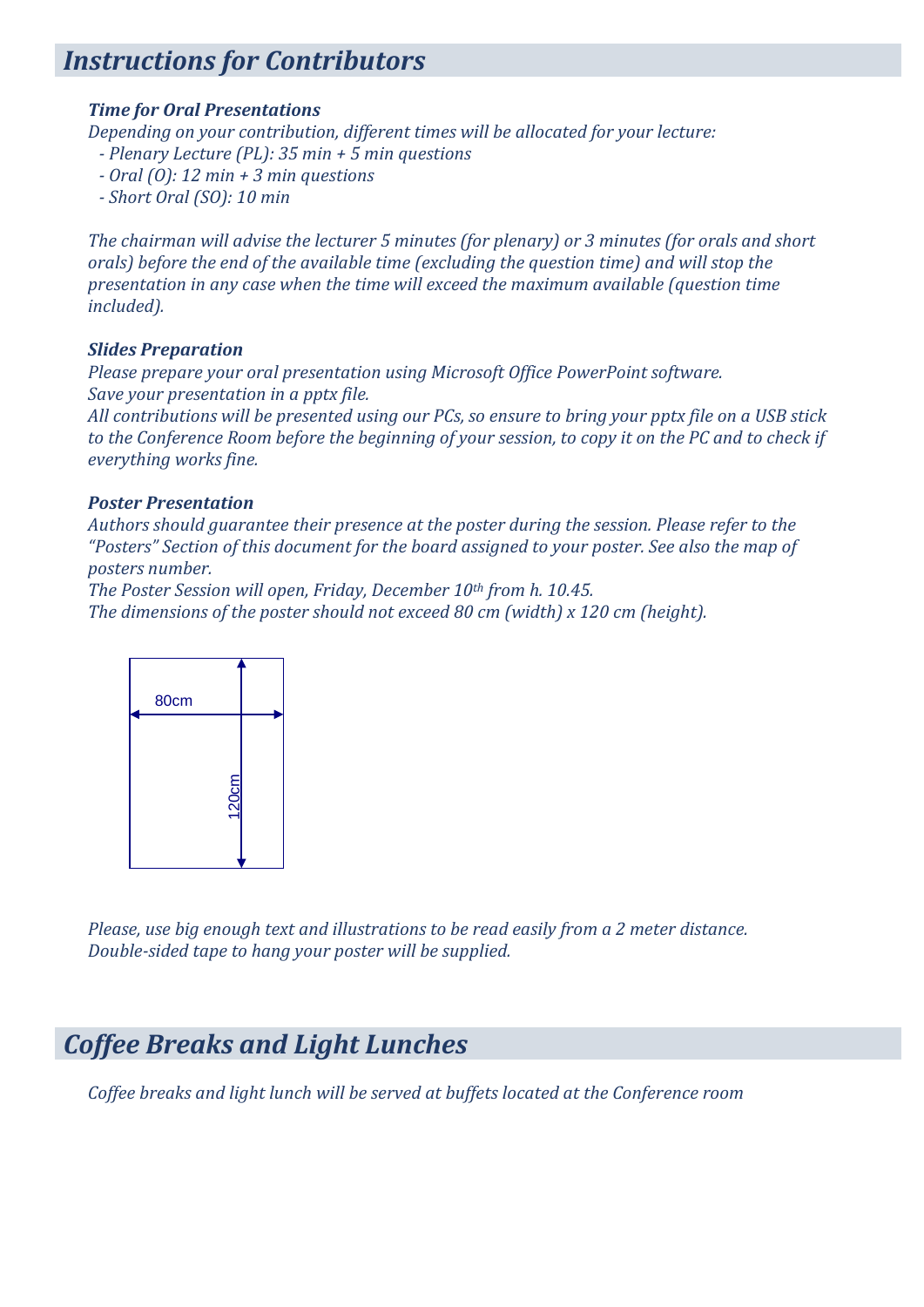### *Social Events*

*Opening Ceremony December 9th, Thursday, h. 14:30 at the Conference Room (Aula Magna)*

*Social Dinner - Typical traditional Neapolitan cuisine December 9th, Thursday, h. 20:00 at "Trattoria dell'Oca", Via Santa Teresa a Chiaia, Napoli Meeting Point for transfer: Conference venue, Piazzale Tecchio 80, Napoli*

*Visit to the Real Museo di Mineralogia dell'Università di Napoli Federico II, Via Mezzocannone 8, Napoli December 11th, Saturday, h. 9:30 Meeting Point for transfer: Conference venue, Piazzale Tecchio 80, Napoli.*

*All the indications for the return are available in the "Transfer Information" section.*

### *Official Language*

*The official language is: Italian for Celebrations (9th of December) and English for the Symposium (10th of December).*

### *Transfer Information*

*The city of Naples can be reached in several ways:*

#### *By plane*

*Airport of Napoli, Capodichino, 10 km of distance from centre of Napoli. From the airport you can reach centre of Naples by taxy (time of journey about 10 min.) or by bus (ALIBUS or ANM line from the airport to the railway station "Piazza Garibaldi"). Napoli International Airport web site for info[: https://www.aeroportodinapoli.it/](https://www.aeroportodinapoli.it/)*

*From the airport you can reach directly the Conference Venue by taxy (time of journey about 15 min.) and the cost of service is about €25.00.*

#### *By train*

*You can reach Napoli railway station "Piazza Garibaldi" from anywhere you are:* 

- *From Roma Termini railway station every 1 hour*
- *For Train Connections info: [www.trenitalia.com](http://www.trenitalia.com/)*

*From the Napoli railway station "Piazza Garibaldi" you can reach the Conference Venue by metro (line 2 to "Campi Flegrei"- direction: "Pozzuoli").*

*From Real Museo di Mineralogia to Napoli railway station "Piazza Garibaldi" You can reach the metro station "Piazza Garibaldi" by metro (line 1- "Università" station- Piazza Bovio).*

### *Tourist Information*

*Once in Napoli, tickets for the local Buses and Metro trains can be purchased at the train station, newspaper stands ("Edicola") or tobacco/cigarette shops ("Tabaccheria" or "Tabaccaio"). Monetary exchange service is provided by the hotel and most banks (normally open from h. 8:30 to h. 13:30).*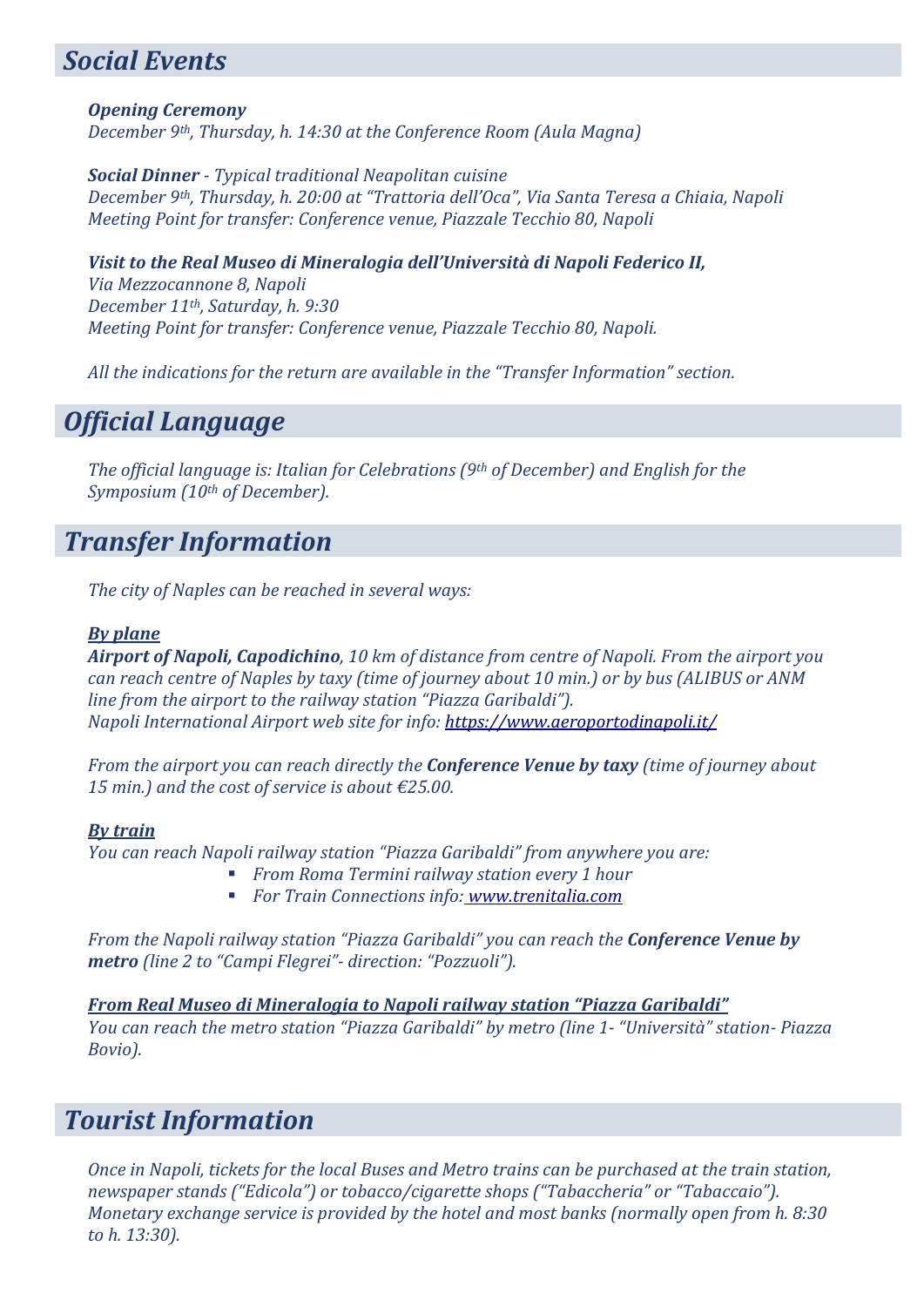| <b>Programme</b>       |                                                                                                                                                                                                                                                                                                                                                                                                                                                                                     |  |
|------------------------|-------------------------------------------------------------------------------------------------------------------------------------------------------------------------------------------------------------------------------------------------------------------------------------------------------------------------------------------------------------------------------------------------------------------------------------------------------------------------------------|--|
| December 9th, Thursday |                                                                                                                                                                                                                                                                                                                                                                                                                                                                                     |  |
| 13:30-16:00            | <b>Registration</b>                                                                                                                                                                                                                                                                                                                                                                                                                                                                 |  |
| 14:30-14:50            | <b>Opening Ceremony</b><br>Prof. Luigi Carrino, Chair of the Dipartimento di Ingegneria Chimica, dei Materiali e<br>della Produzione Industriale, Università di Napoli Federico II<br>Dr. Svetlana Mintova, President of the FEZA - Federation of European Zeolite<br>$\omega$<br><b>Associations</b><br>Prof. Diego Gatta, Vice-President of the INZA - International Natural Zeolite Association<br>- Prof. Domenico Caputo, President of the AIZ - Associazione Italiana Zeoliti |  |
| 14:50-16:00            | <b>Centenary of the birth of Professor Riccardo Sersale</b><br>- Memories - Prof. Carmine Colella, Prof. Raffaele Cioffi<br><b>Invited lecture -</b> Calcestruzzo per un progresso sostenibile, <b>Prof. Mario</b><br>$\equiv$<br><b>Collepardi</b>                                                                                                                                                                                                                                 |  |
| $16:00-17:10$          | 30 <sup>th</sup> Anniversary of the Italian Zeolite Association<br><b>Memories - Prof. Domenico Caputo</b><br>$\omega_{\rm{eff}}$<br><b>Invited lecture -</b> Climate change: the potential contribution of zeolites and<br>zeolite-like materials to the energy transition, Dr. Giuseppe Bellussi                                                                                                                                                                                  |  |
| 17:10-17:30            | <b>Coffee Break</b>                                                                                                                                                                                                                                                                                                                                                                                                                                                                 |  |
| 17:30-19:00            | <b>AIZ Business</b>                                                                                                                                                                                                                                                                                                                                                                                                                                                                 |  |
|                        |                                                                                                                                                                                                                                                                                                                                                                                                                                                                                     |  |
| 20:00                  | Social Dinner - Typical traditional Neapolitan cuisine at "Trattoria dell'Oca", Via<br>Santa Teresa a Chiaia, Napoli                                                                                                                                                                                                                                                                                                                                                                |  |
| December 10th, Friday  |                                                                                                                                                                                                                                                                                                                                                                                                                                                                                     |  |
|                        |                                                                                                                                                                                                                                                                                                                                                                                                                                                                                     |  |

### *International Symposium on Future Challenges in Zeolites Science and Technology*

| $9:00 - 10:45$ | <b>Session 1 - Chair: Girolamo Giordano</b>                                                                                                                                                                                   |
|----------------|-------------------------------------------------------------------------------------------------------------------------------------------------------------------------------------------------------------------------------|
| 9:00           | <b>PL1</b> - Synthesis and catalytic properties of hierarchical zeolites<br><b>MARTIN HARTMANN</b>                                                                                                                            |
| 9:40           | 01 - Pressure-driven crystal-fluid interaction in natural Erionite-K<br>T. BATTISTON, D. COMBONI, F. PAGLIARO, P. LOTTI, G. D. GATTA                                                                                          |
| 9:55           | $02$ – Effect of hierachical porosity of 3D-printed geopolymer/ZSM-5 on the catalytic<br>performance in SCR of NOx<br>E. M. CEPOLLARO, S. CIMINO, L. LISI, R. BOTTI, G. FRANCHIN, P. COLOMBO                                  |
| 10:10          | <b>03</b> – Rationalization of TS-1 synthesis through the design of experiments approach<br>F. ROSSO, A. RIZZETTO, A. AIRI, K. KHOMA, M. SIGNORILE, V. CROCELLÀ, S. BORDIGA, S.<br>GALLIANO, C. BAROLO, E. ALLADIO, F. BONINO |
| 10:25          | <b>SO1</b> - Production of liquid fuels from multifunctional Fe-based catalysts<br>E. CORRAO, F. SALOMONE, R. PIRONE, S. BENSAID                                                                                              |
| 10:35          | SO2 - Zeolite-based hybrid UV filters: Shielding health and environment<br>R. FANTINI, A. ZAMBON, M. FABBIANI, F. DI RENZO, L. MINO, R. CAVALLI, M. ARGENZIANO, G.<br>VEZZALINI, R. ARLETTI                                   |
|                |                                                                                                                                                                                                                               |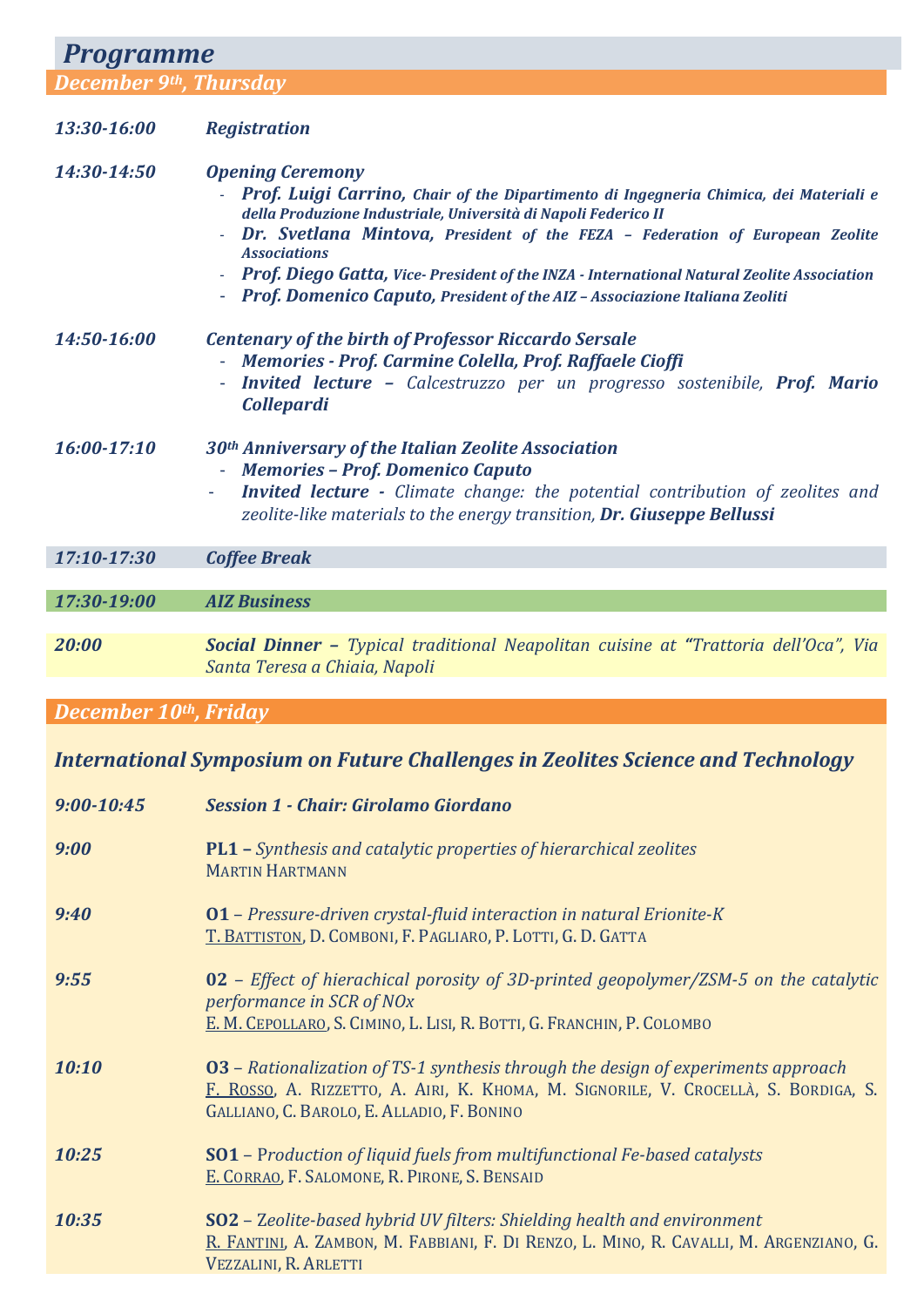| 10:45                                | <b>Coffee Break &amp; Posters Session</b>                                                                                                                                                                                                                                       |
|--------------------------------------|---------------------------------------------------------------------------------------------------------------------------------------------------------------------------------------------------------------------------------------------------------------------------------|
| 11:15-13:00                          | <b>Session 2 - Chair: Raffaele Pirone</b>                                                                                                                                                                                                                                       |
| 11:15                                | <b>PL2</b> - Exploration and exploitation of defects in zeolites<br><b>SVETLANA MINTOVA</b>                                                                                                                                                                                     |
| 112:55                               | 04 - ZSM-5 surface modification via secondary Sil-1 synthesis<br>G. FERRARELLI, D. COZZA, F. DALENA, M. MIGLIORI, G. GIORDANO, E. DIB, S. MINTOVA, V.<br>VALTCHEV, M. DATURI                                                                                                    |
| 12:10                                | 05 - Removal of contaminants of emerging concern using surfactant modified<br>Chabazite-rich Tuff from Campanian Ignimbrite: Preliminary results<br>F. Izzo, A. LANGELLA, B. DE GENNARO, P. CAPPELLETTI, C. GERMINARIO, C. GRIFA, C. RISPOLI, M.<br><b>MERCURIO</b>             |
| 12:25                                | $06$ – Role of zeolites in the direct CO <sub>2</sub> hydrogenation to DME<br>G. BONURA, S. TODARO, C. CANNILLA, M. MIGLIORI, G. GIORDANO, F. FRUSTERI                                                                                                                          |
| 12:40                                | SO3 - Magnetic metal-ceramic nanocomposites as adsorbent of agrochemicals and<br>antibiotics from water: Application of smart materials from zeolite precursors<br>O. TAMMARO, F. SANNINO, M. PANSINI, A. MAROCCO, P. ALLIA, P. TIBERTO, G. BARRERA, D.<br>PIROZZI, S. ESPOSITO |
| 12:50                                | <b>SO4</b> - A promising way for cerium recovery: the ion exchange capacity of LTL zeolite<br>R. ARLETTI, G. CONFALONIERI, G. VEZZALINI, F. DI RENZO                                                                                                                            |
| 13:00                                | <b>Light lunch &amp; Posters Session</b>                                                                                                                                                                                                                                        |
| 14:00-15:05                          | <b>Session 3 - Chair: Bruno de Gennaro</b>                                                                                                                                                                                                                                      |
| 14:00                                | 07 - Surface modification of zeolite-templated carbon: Assessment in electrocatalytic<br>$CO2$ reduction<br>D. COZZA, G. PAPANIKOLAOU, P. LANZAFAME, S. PERATHONER, G. CENTI, G. GIORGIANNI, F.<br>DALENA, M. MIGLIORI, G. GIORDANO                                             |
| 14:15                                | 08 - Synthesis of FAU-X porous monoliths by Geopolymer Gel Conversion<br>A. CAMPANILE, B. LIGUORI, D. CAPUTO, C. FERONE, L. GIGLI, P. APREA                                                                                                                                     |
| 14:30                                | $09$ – $CO2$ capture and storage by natural and synthetic zeolites<br>M. DOSA, M. CAVALLO, N. G. PORCARO, K. KHOMA, F. C. BONINO, V. CROCELLÀ, S. BENSAID, M.<br>PIUMETTI                                                                                                       |
| 14:45                                | <b>SO5</b> - PFAS as emerging pollutants in the environment: a challenge with zeolites for<br>the management of water resources<br>M. MANCINELLI, A. MARTUCCI, M. ARDIT, F. COLOMBO, L. PASTI, G. M. SALANI, G. BIANCHINI                                                       |
| 14:55                                | SO6 - Zeolite-chitosan composite aerogels for CO2 capture<br>E. LUZZI, P. APREA, M. SALZANO DE LUNA, D. CAPUTO, G. FILIPPONE                                                                                                                                                    |
| 15:05-15:45                          | <b>Discussion &amp; Closing Remarks (Chair: Diego Gatta)</b>                                                                                                                                                                                                                    |
| December 11 <sup>th</sup> , Saturday |                                                                                                                                                                                                                                                                                 |

*9:30-12:30 Visit to the Real Museo di Mineralogia dell'Università di Napoli Federico II, Via Mezzocannone 8, Napoli*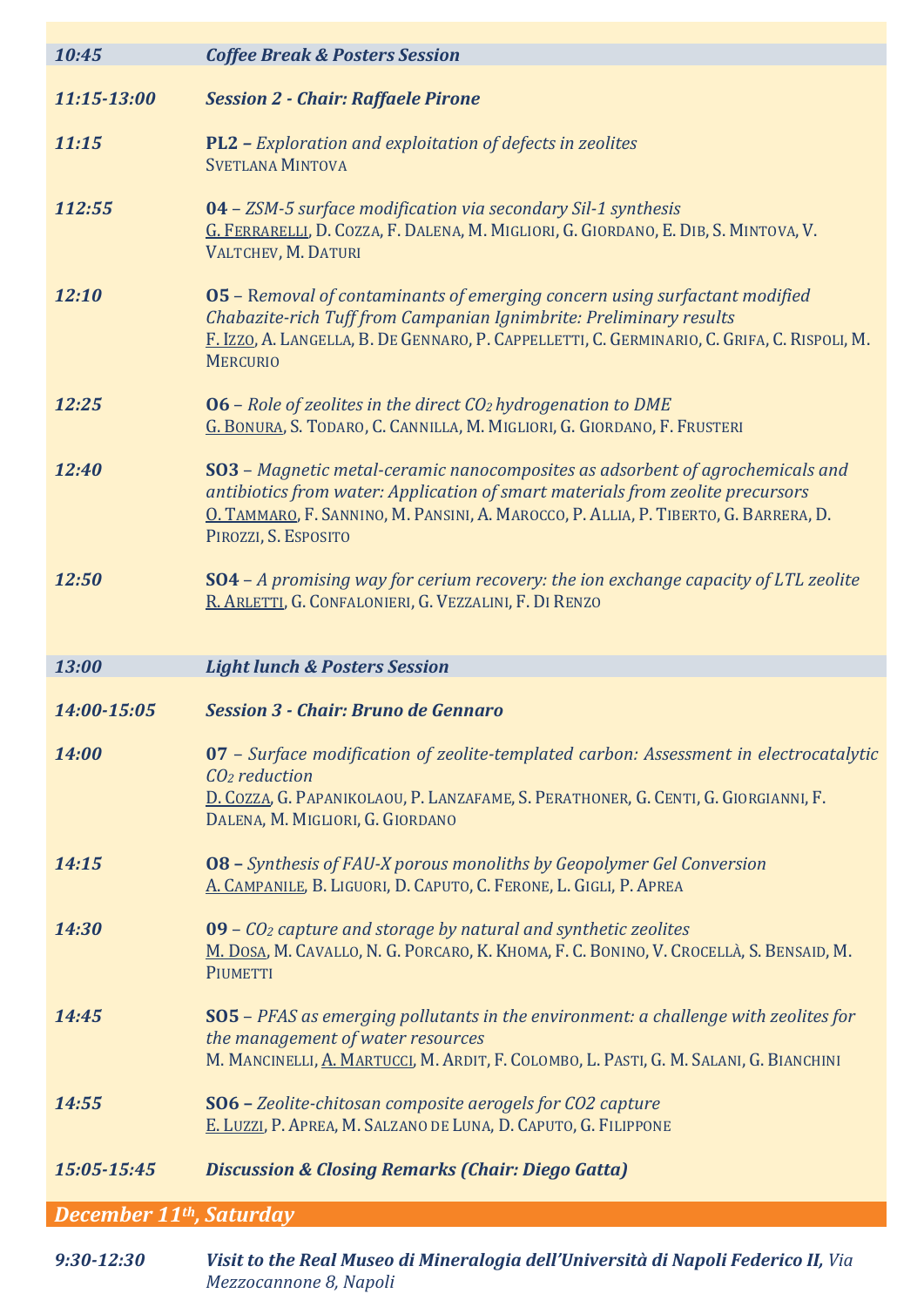#### *Poster*

**P1** – *Production of oxyfuel additives by glycerol etherification over BEA-zeolite catalysts* C. CANNILLA, S. TODARO, M. MIGLIORI, G. GIORDANO, F. FRUSTERI, G. BONURA

**P2** – *Molecular traps based on natural zeolites for environmental rimediation* R. PAPARO, M. TRIFUOGGI, G. CAROTENUTO, L. NICOLAIS

**P3** – *Modification and characterization of Clinoptilolite for the CO-immobilization of formate dehydrogenase and glycerol dehydrogenase enzymes* C. COCUZZA, G. PIETRICOLA, V. CAUDA, M. DOSA, D. FINO, C. OTTONE, O. ROMERO, T. TOMMASI, M. PIUMETTI

**P4** – *Ti-MWW zeolites for partial oxidation of bulky substrates* F. ROSSO, A. AIRI, M. SIGNORILE, S. BORDIGA, V. CROCELLÀ, F. BONINO